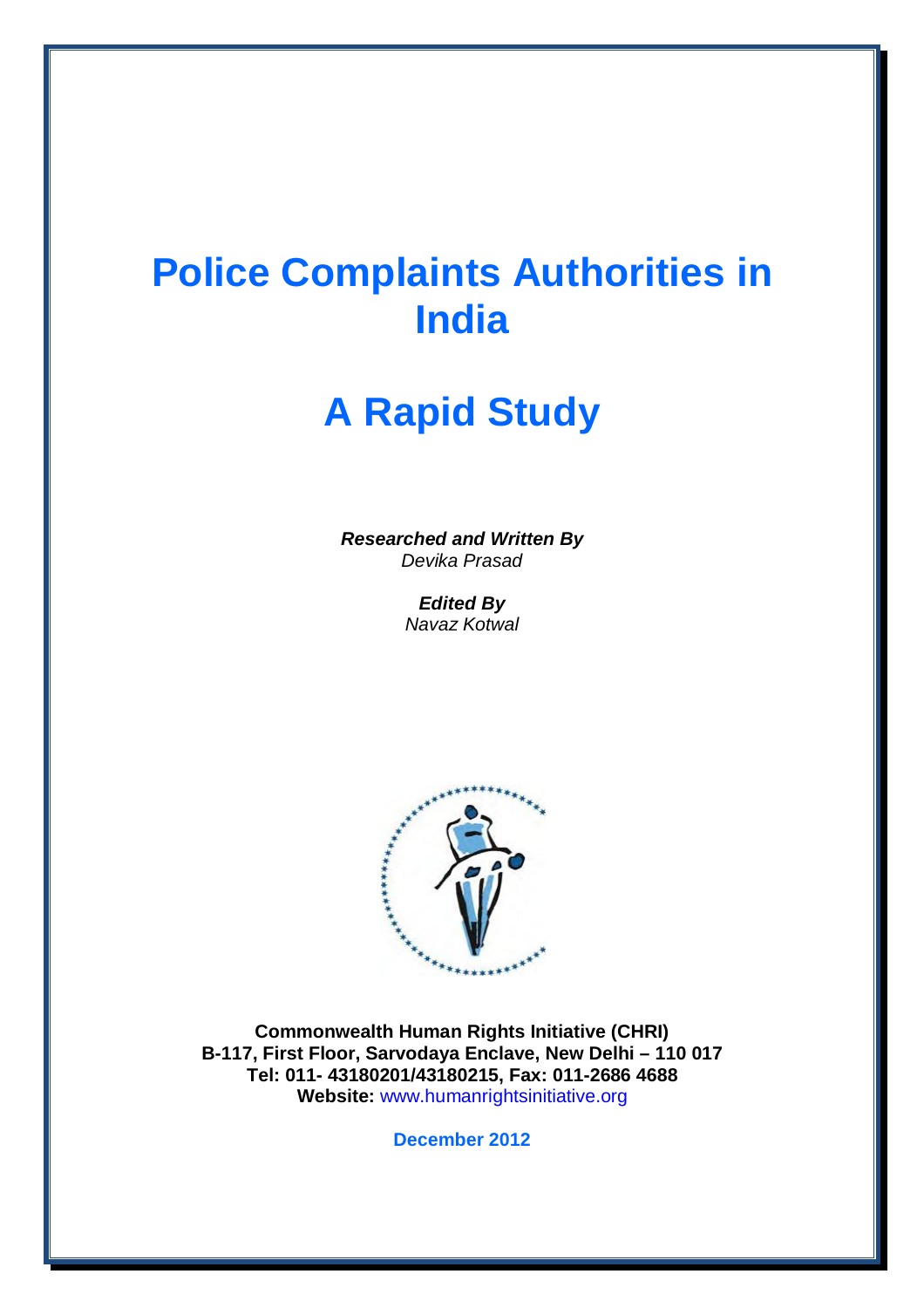## **Introduction**

It is now six years since the Supreme Court directed all states to begin reforming their police. In its 2006 judgement in the *Prakash Singh* case, the Supreme Court of India passed seven directives for structural reform of the police.*<sup>1</sup>* These directives taken together were designed to kick start the process of reform. As one of the seven directives, the Court ordered all state governments and union territories to establish Police Complaints Authorities (PCAs) at the state and district levels, with immediate effect. In response to the huge volume of complaints against the police and the endemic lack of accountability, the creation of dedicated police complaints bodies has been a long-standing recommendation in relation to police reform in India. In 2006, the Court finally provided the push for implementation.

The sixth anniversary is an appropriate occasion to take stock of how the Supreme Court judgement and the ensuing reforms have served the cause of police accountability in the country.

#### *Background*

The intention behind setting up police complaints authorities was to ensure that a local mechanism specialised in handling a wide ambit of complaints against the police, including the most serious, was readily available to the public at large. The long-term goal was to create a change in policing culture by drawing attention to and ensuring accountability for police abuses. The Court envisioned that state-level Authorities would look into complaints against officers of the rank of Superintendent of Police and above and look into only allegations of "serious misconduct" which includes but is not limited to death, grievous hurt, and rape in custody. In many states, "arrest or detention without due process of law" has also been added to the category of serious misconduct. At the district level, Authorities would inquire into complaints against police officers of and up to the rank of Deputy Superintendent of Police. In the districts, in addition to the serious misconduct listed above, the Authorities would also look into complaints that include allegations of extortion, land/house grabbing, or any "incident involving serious abuse of authority".

In October 2006, a month after the Supreme Court's judgement, a legislative template in the form of a Model Police Bill was produced by the Police Act Drafting Committee (PADC) or what is more popularly known as the Soli Sorabjee Committee. This Committee was created by the Ministry of Home Affairs to draft a new Police Act for India, to replace the Police Act of 1861 which is still the central Police Act in force. In its judgement, the Court referred to the Committee's draft and advised state governments to frame new Police Acts based on the Draft Model Police Bill The Draft Model Bill contains a detailed section that establishes police complaints bodies in the form of Police Accountability Commissions at both the state and district level.<sup>2</sup> In fact, it not only conforms to the Court's framework, but fills in the necessary detail for effective functioning. The Court prescribed minimum standards and a basic framework for external oversight of the police. The draft Model Police Bill complements the Supreme Court judgment in that it provides the detailed nuts and bolts through which the directions of the Supreme Court can be most effectively implemented. It puts in a place a *system* to manage complaints against the police in its legislative model.

To date, 14 states have passed Police Acts in response to the Court's judgement. $3$  Virtually all of them have established Police Complaints Authorities, but the Authorities are not operational in every state where they have been established in the state Police Act. In some

 $\overline{a}$ <sup>1</sup> *Prakash Singh and Others v Union of India and Others* (2006) 8 SCC 1

<sup>2</sup> Clauses 158 to 180, Draft Model Police Bill<br>3 Assem, Biber, Chhottisgerb, Guieret, Hen

<sup>3</sup> Assam, Bihar, Chhattisgarh, Gujarat, Haryana, Himachal Pradesh, Karnataka, Kerala, Meghalaya, Punjab, Rajasthan, Sikkim, Tripura and Uttarakhand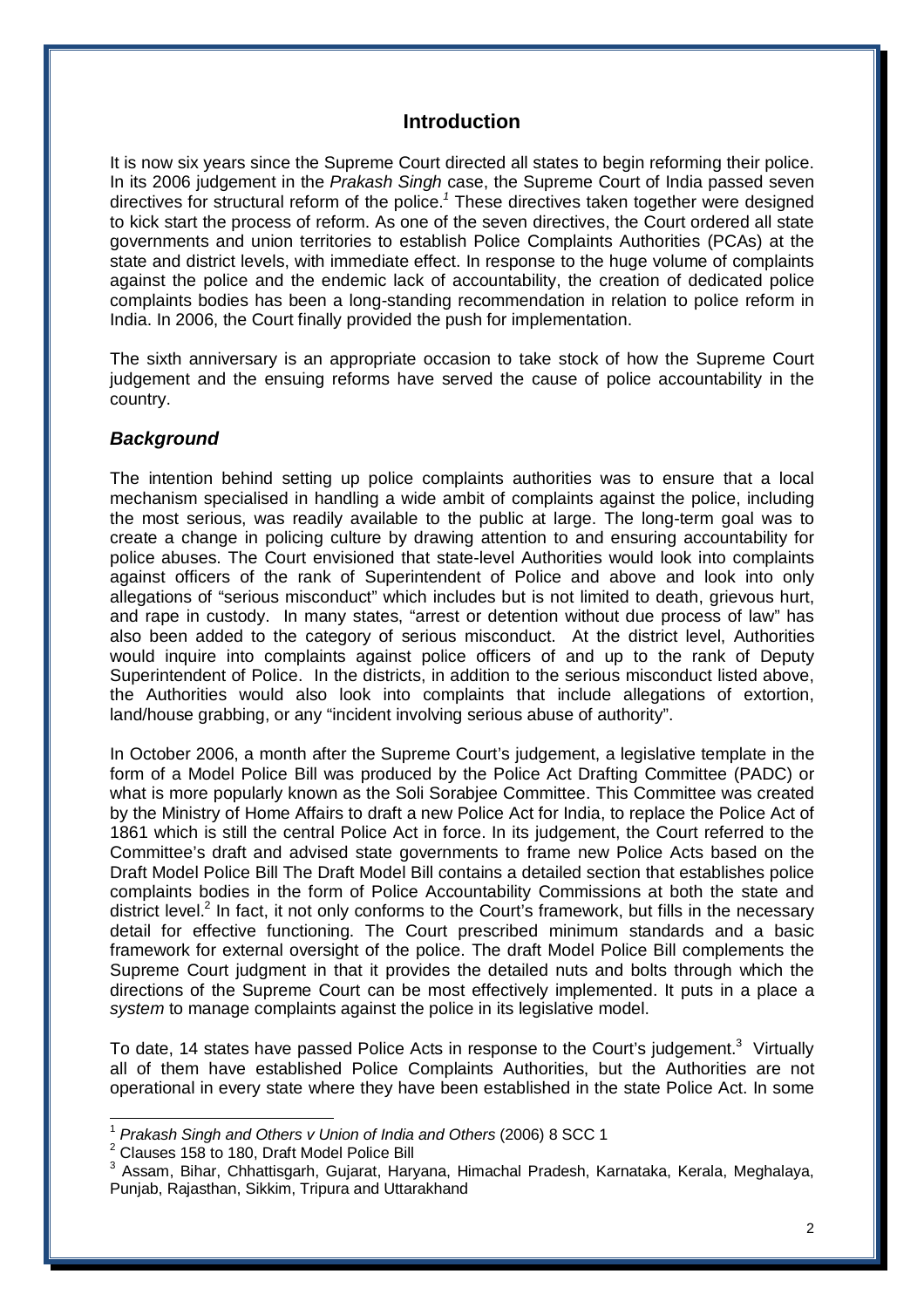states and union territories, Police Complaints Authorities are constituted through and operating under government orders, pending the passage of legislation.<sup>4</sup>

## *Purpose of the Study*

Police Complaints Authorities are relatively new bodies – the oldest one now functional for a little over five years. These few years have produced limited information on the actual functioning of these Authorities. With the increasing abuses by police officials and the growing demand for police accountability, these statutory institutions assume tremendous importance. They have the potential to check police abuse, recommend punitive steps against errant officers, identify patterns of misconduct and criminality within the police, and suggest policy improvements for overall change in police behaviour and performance. Given that these bodies are presently in their nascent and teething stages, it becomes even more important that their performance is monitored, and they are provided the necessary assistance to grow into their roles. This study both examines and evaluates key aspects of the establishment and working of the Police Complaints Authorities of India – their structure, composition and aspects of the actual operations. At the same time it provides insight into the strengths and omissions of legal frameworks governing Police Complaints Authorities within state Police Acts. As the two main pieces of legislative guidance, both the Court's directive and the Model Police Bill's provisions on Police Complaints Authorities are taken as the standard by which to measure legal frameworks and the design of operational Authorities.

In this brief study, we have included the following parameters relating to the structures and working of the Complaints Authorities:

- I. Operational State and District Level Authorities
- II. Current Composition and Background of Chairpersons and Members
- III. Selection Process of Chairpersons and Members
- IV. Appointment of Independent Investigators
- V. Time Frame for Inquiries
- VI. Binding Powers
- VII. Rules of Procedure
- VIII. Annual Reports of Authorities
- IX. Budgets of the Authorities
- X. Training of Members and Authorities
- XI. Outreach Efforts of the Authorities
- XII. Availability of Dedicated Websites
- XIII. Fulfilment of Proactive Disclosure Obligations

There could be other parameters for assessing the working of the Authorities; however, the study focuses only on the specified parameters as they permit a rapid study. Presently, there is little knowledge or monitoring of Police Complaints Authorities by civil society groups. We hope that this study can catalyse a larger civil society effort to monitor the functioning of these seemingly independent bodies.

The main findings of the study are given below.

## *I. Operational State and District Level Authorities*

The Supreme Court directive and the Draft Model Police Bill, 2006 call for the establishment of Police Complaints Authorities at both the state and district level. The guidance to create these police complaints bodies at the district level is particularly significant, as it is in the

j  $^4$  Goa, Delhi, Daman & Diu, Dadra & Nagar Haveli and Chandigarh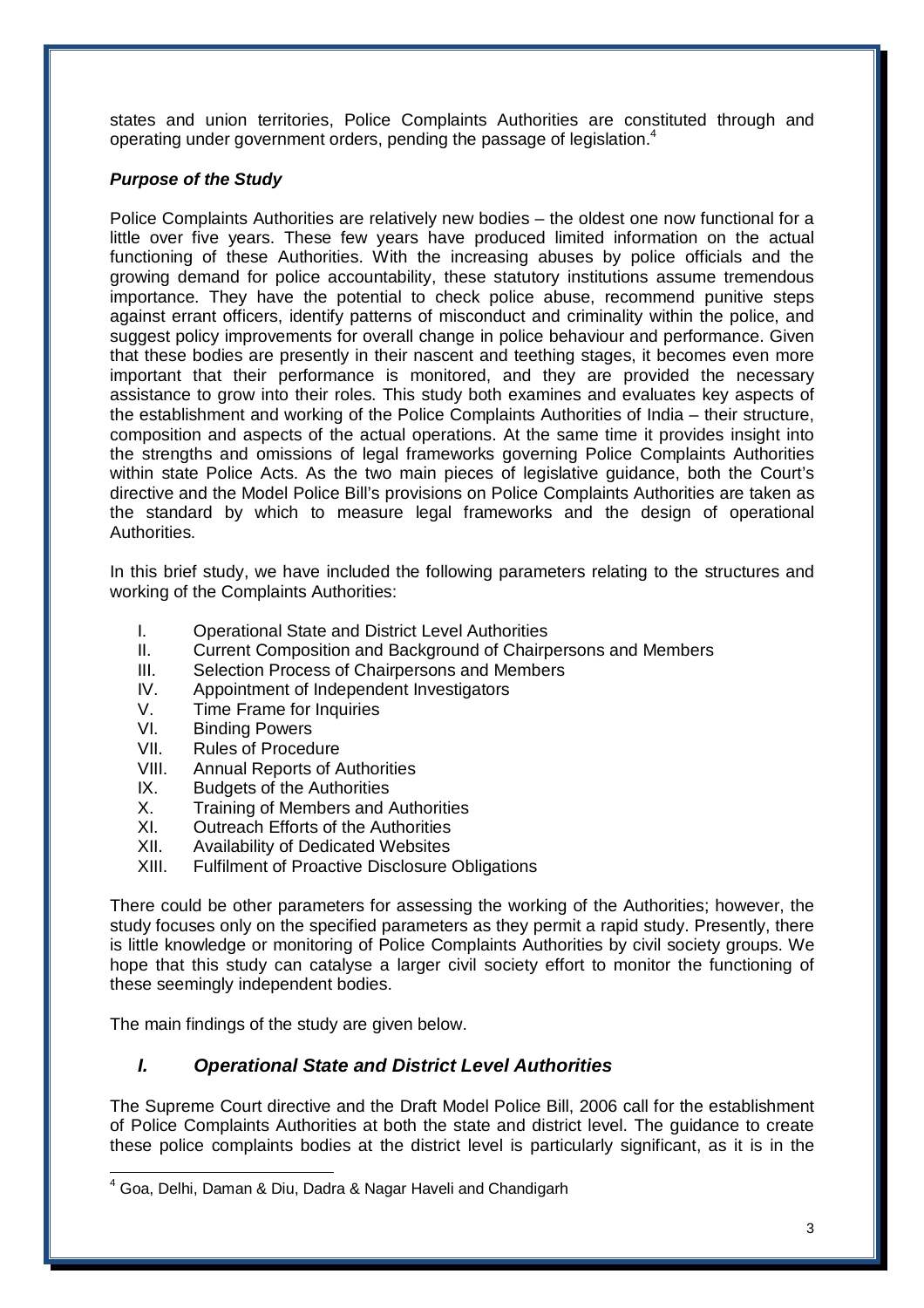districts where institutional remedies for police abuse and violence are the least accessible. This was clearly recognised by the Court and the Police Act Drafting Committee.

#### *Main Findings*

Of the fourteen states which have passed Police Acts post 2006 that create Police Complaints Authorities:

- Six states Assam, Gujarat, Himachal Pradesh, Karnataka, Kerala and Rajasthan have established Authorities at both the state and district level in their Police Acts;
- Five states Chhattisgarh, Meghalaya, Sikkim, Tripura and Uttarakhand have legislated only state-level Authorities, neglecting the districts altogether;
- The Bihar Police Act, 2007 creates Authorities only at the district level. The Haryana Police Act, 2007 firmly establishes a state-level Authority, leaving the state government the option to set up Authorities at the district-level which, to date, the government has not chosen to do;
- While the Karnataka Police (Amendment) Act 2012 was passed in June 2012, the Police Complaints Authorities have still not been fully constituted and thereby are not operational. A state Chair was appointed in 2010, under a government memorandum but to date, he has not been able to assume his position.

#### **The Working Authorities**

To date, more than six years after the Court passed its judgment, only **six states** - Assam, Goa, Haryana, Kerala, Tripura and Uttarakhand and **four union territories** - Chandigarh, Dadra & Nagar Haveli, Daman & Diu and Delhi - have Authorities which are **actually operational at the ground level. Kerala** is the only state which has Authorities functioning at both the state and district levels.

#### **Bad Tidings**

There is a disturbing trend which as yet is not prevalent, but it has surfaced in a few states. This is vesting the Police Complaints Authority's functions in another oversight body. Both the Himachal Pradesh Police Act, 2007<sup>5</sup> and the Goa Police Bill 2008<sup>6</sup> vests the powers of the state-level Authority in the state Lokayukta. In a similar way, the Delhi Police Complaints Authority is currently functioning out of the already established Delhi Public Grievances Commission. Likewise in Orissa, a government order states that a Police Complaints Authority will be formed at state level under the Lokpal and Lokayuktas Act, 1955, with the Lokpal as the head of the Authority. Unfortunately, the order is silent on the members and powers of the Authority. Moves such as this not only stunt the Police Complaints Authority, but also creates an insurmountable burden for already overburdened oversight bodies. The volume of complaints against police officers requires dedicated, specialised police complaints bodies as the Court directed. It is hoped this trend to subvert Police Complaints Authorities will not continue.

j

 $5$  Section 93, Himachal Pradesh Police Act 2007.

<sup>&</sup>lt;sup>6</sup> Clause 91, Goa Police Bill, 2008. Fortunately, the 2008 Bill has been stalled from being passed since it was tabled in 2008. The clause on the Police Complaints Authority is a major cause for concern in the Bill.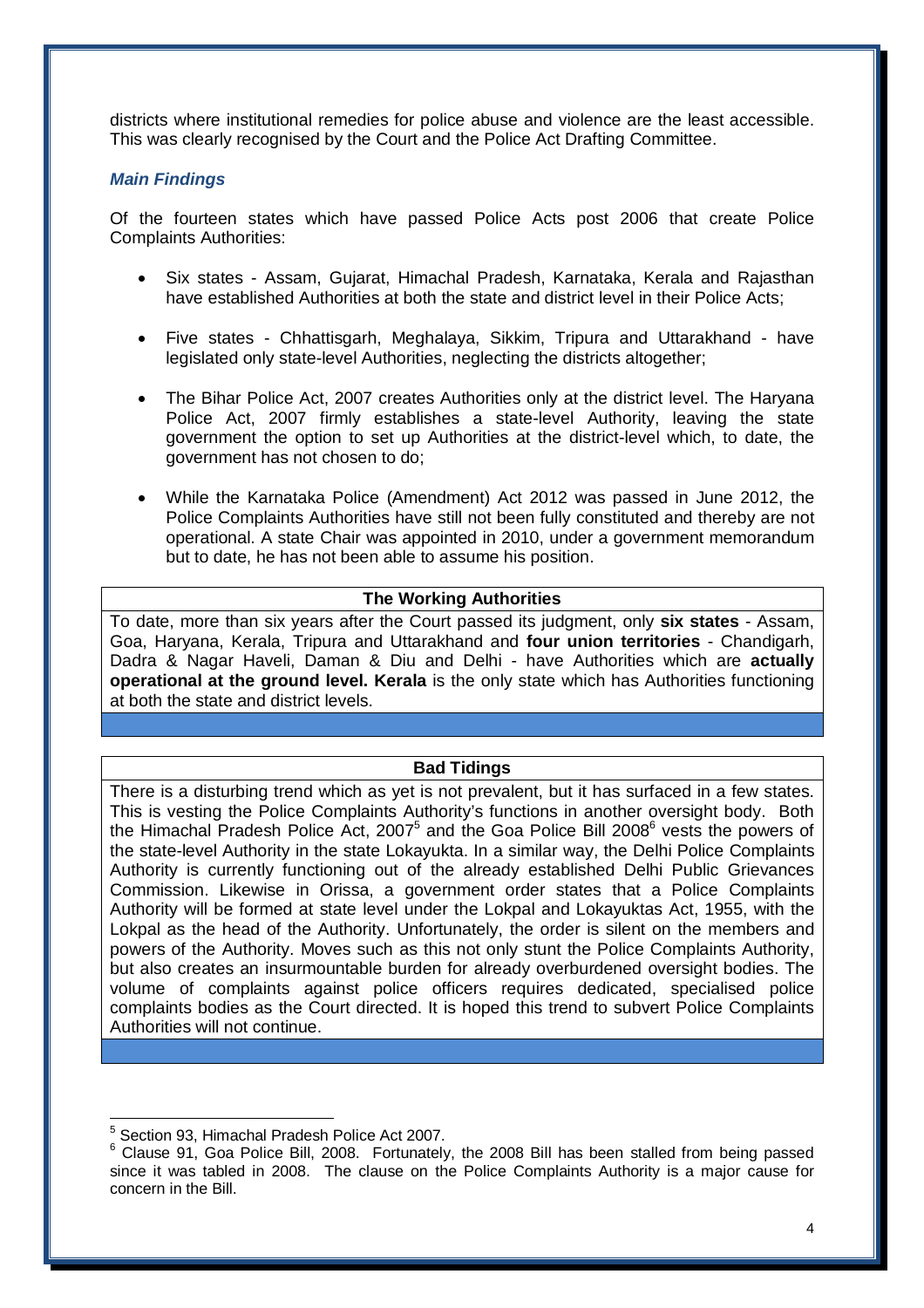## *II. Current Composition and Background of Chairpersons and Members of Police Complaints Authorities*

The Court specified that the Chairpersons of state-level Authorities are to be retired High Court or Supreme Court judges and accordingly, the district-level Authorities are to be chaired by retired district judges. The other members were to be drawn from "retired civil servants, police officers or officers from any other department, or from the civil society". The Court provided only this much detail in terms of background. It omitted to mention any qualifications or skills as necessary for an eligible candidate's background.

The Draft Model Bill provides some additional, albeit brief, criteria. The Chairs at the state and district level remain retired judges as stipulated by the Court. In terms of the members, the Model Bill's criteria is slightly wider than the Court's as it includes relevant qualifications for some members, but qualifications do not always translate into the necessary skills and knowledge for the unique requirements of independent police oversight. Nonetheless, the criteria laid down in the Model Police Bill provide for qualified candidates with varied backgrounds. The criteria are the following:

- five members with a "credible record of integrity and commitment to human rights"
- one member must be "a retired police officer from another state cadre, superannuated in the rank of Director General of Police"
- one member must have a "minimum of 10 years of experience either as a judicial officer, public prosecutor, practicing advocate, or a professor of law"
- one member must be "a person of repute and standing from the civil society"
- one member must be "a retired officer with experience in public administration from another state"
- at least one member must be a woman and not more than one member must be a retired police officer.

A notable aspect of the Draft Model Bill's criteria in terms of the retired officers is that both are to be from another state, this is obviously an effort towards maintaining the independence of the Complaints Authority by bringing in retired officers who have never worked with the state political/bureaucratic or police establishment.

#### *Main Findings*

- Among the new Police Acts that have been passed, only three states have adopted these criteria *almost* in full – these are Assam, Chhattisgarh and Tripura;
- Of these states, Chhattisgarh does not have Authorities functioning on the ground so the use of the criteria cannot be tested as yet. **Of these three states, none have abided by the requirement that the retired officers are to be from other states.**  More largely, this means, to date, no state has abided by this requirement.

Generally, within the Police Acts, little attempt has been made to ensure that the composition of Police Complaints Authorities is diverse and balanced. Further, the presence of civil society representatives has also not been assured.

With deepest respect to the wisdom of state governments, it must be pointed out that little attention has been paid to the fact that the selection is being made in the absence of any rules, regulations or guidelines for assessing either "credible record of integrity and commitment to human rights" or "person of repute and standing from the civil society".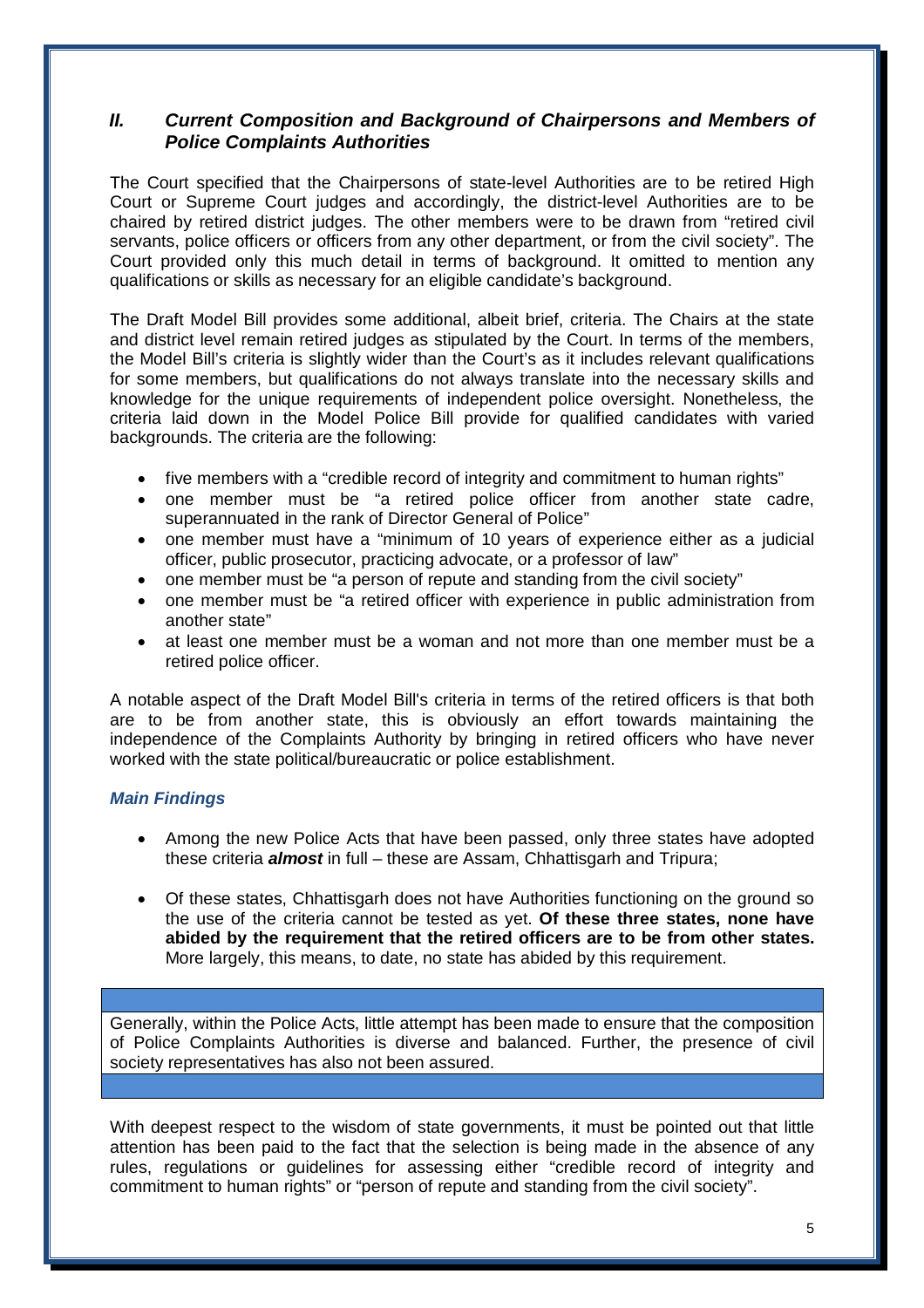- The functional Authorities, in all states and union territories, are headed by a retired High Court judge, with **two** exceptions: Haryana and Daman & Diu, Dadra & Nagar Haveli;
- The Police Complaints Authority of Haryana is a one member Authority consisting only of the Chair who is a retired IAS officer; similarly the Authority of Daman & Diu, Dadra & Nagar Haveli consists only of its Chair who is an advocate;

All oversight bodies in India are presently headed by retired high court or Supreme Court judges. This has generated a great deal of debate and criticism especially where these institutions have failed to deliver. It is argued that merely possessing a judicial background cannot be considered sufficient to have charge of these posts. Expertise in human rights, criminal law, and sound ideas of due process are also necessary. At the same time, there is no doubt that the presence of judicial members on Police Complaints Authorities has definite advantages. They lend these bodies the much required credibility, guarantee a perception of "political neutrality", and boost their standing.

- Nowhere across the country have eminent women been appointed as Chairs of Police Complaints Authorities;
- Tripura is the only state which has created a five-member Police Accountability Commission in its Police Act;
- The Uttarakhand Police Act, 2007 stipulates that the Authority will have a "maximum" of five members, not that it is mandatory to have five members.

Incidentally, at present there are only four members on the Tripura Police Accountability Commission, leaving a vacancy of one member. The Uttarakhand Authority in turn presently has only two members which includes the Chair. This leaves a sizeable vacancy on the Authority.

#### **Widening the Diversity**

The Uttarakhand Police Act, 2007 establishes a five member Complaints Authority. Four of these members are to be persons of "eminence with experience in public dealing" and a "credible record of integrity and commitment to human rights" as independent members. The fifth member is to be a police officer superannuated in the rank not below the rank of Inspector General of Police. There is no express provision for the Chair of the Authority to be a retired high court or Supreme Court judge, which is a novel departure from the existing models. In fact, the Act provides that any one of the independent members can be appointed as the Chairperson of the Authority. In spite of the existence of this provision, to date, only retired judges have chaired the Uttarakhand Police Complaints Authority.

The most glaring observation of the current makeup of the members of the operational Authorities is that it is largely dominated by the bureaucracy and the police, serving and retired. This does not bode well for the growth of independent police oversight in India. The presence of serving officers, in particular, as adjudicating members reflects a troubling trend.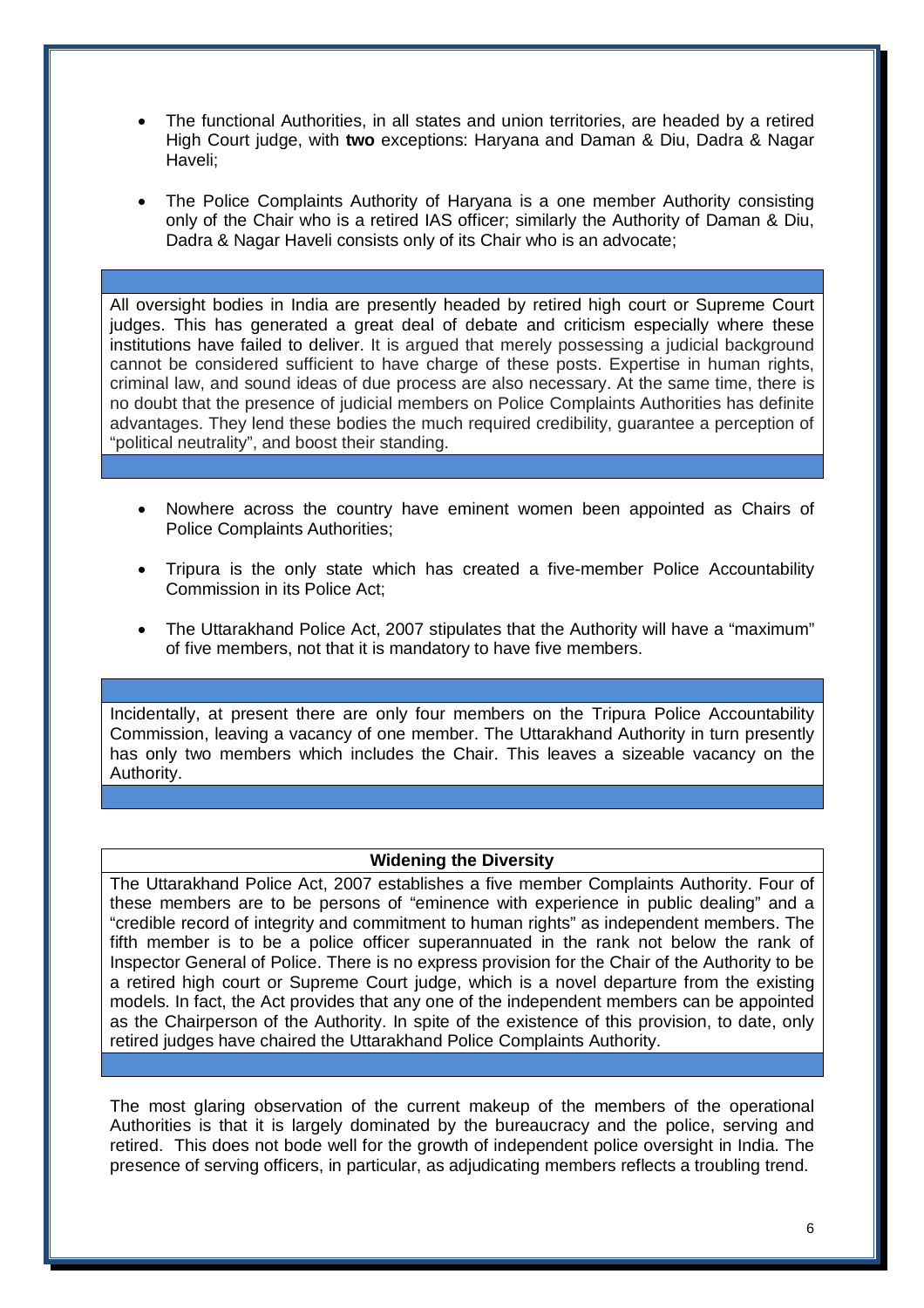Contrary to the Court's directive or provisions laid out in the Draft Model Police Bill, the state of Kerala has serving police and government officials as members on its Police Complaints Authorities.<sup>7</sup> Even though Kerala is only one state, the decision to include serving officers on its Complaints Authorities has significant implications for the proportion of serving officers as members of Police Complaints Authorities in the country. Due to the fact that Kerala is the only state which has functioning Authorities at both the state and district levels, it has the highest number of Authority members across the country. The state-level Authority has two members who are serving officers, one a serving officer of the rank of Principal Secretary to the government and a serving officer of or above the rank of Additional Director General of Police. At the district level with 14 districts making up the state, the District Collector and the District Superintendent of Police are the only members of the Complaints Authorities.

At the same time, retired police or government officers significantly outnumber civil society or non-government members of the Authorities. This is not too much of a surprise, as the legislative framework across states designs Complaints Authorities this way. Taken together, this has resulted in scant representation of civil society, or individuals with a nonpolice/government background, as members on the Authorities.

- Due to the constitution of Kerala's Complaints Authorities, 61% of members of Police Complaints Authorities are serving police and government officials. This is undoubtedly the highest number of serving officers as members on a police complaints body in any democracy;
- 24% of the membership of currently operational Police Complaints Authorities in India is made up of retired police or government officers;
- Only 8% of the membership of currently operational Authorities is made up of civil society members;
- Retired academics represent 4% of members;
- Women members of the Authorities account for a meagre 8% (all the women members represent civil society, women of other profiles and backgrounds have not been appointed).

This also has to be seen against the legislative guidance. Notably, serving government or police officers are not included as members in either the Court's model or in the Model Police Bill, 2006. In fact, one of the grounds for ineligibility as an Authority member in the Model Police Bill is if a person is "serving in any police, military, or allied organisation, or has so served in the twelve months preceding such appointment<sup>".8</sup> There are clear reasons why the legal guidance bars serving police officers from being members on bodies which are meant to be independent channels for addressing the most serious of police excesses and violence.

Firstly on serving police or government officers, CHRI is not in any way questioning their integrity or credibility. But it is our firm belief that they should not be included as adjudicating members on Police Complaints Authorities. CHRI absolutely recognises that Police Complaints Authorities will never succeed without the expertise and cooperation of serving police and government officers. And we also recognise that the inquiry process must be fair to both sides, giving both complainant and respondent equal opportunity to state their case. However, including serving police officers, particularly as adjudicating members, on what are

<sup>————————————————————&</sup>lt;br><sup>7</sup> The Police Acts of Bihar, Gujarat, and Karnataka also include serving government and police officers as members of their Police Complaints Authorities, but none of these states have operationalised their Authorities, so their impact is not included above.

<sup>8</sup> Section 162(c), Draft Model Police Bill, 2006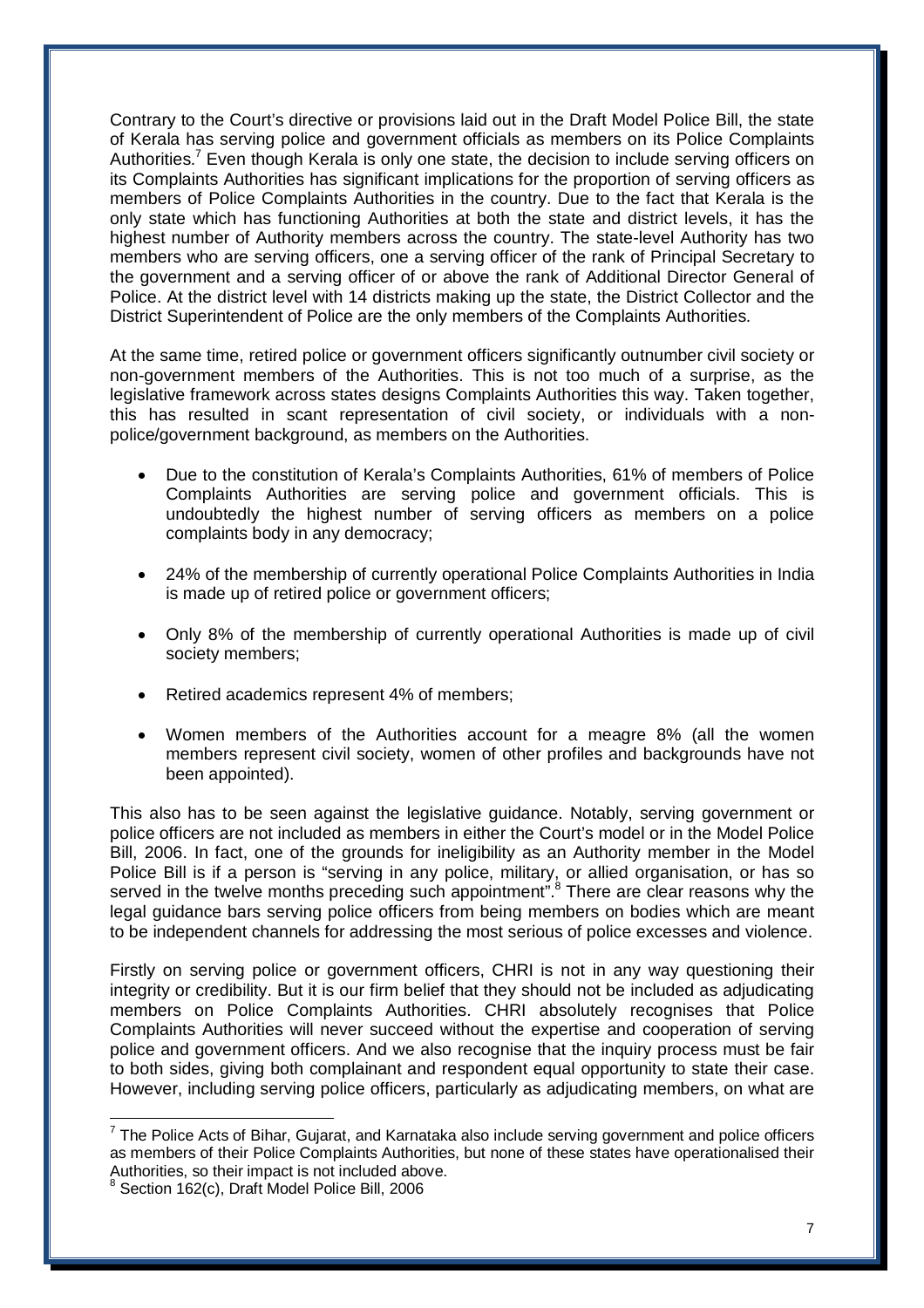meant to be independent bodies with the specific mandate to inquire into police excesses defeats a fundamental principle of natural justice: that no one can be a judge in their own case. Also, there is the very important and real issue of public/complainant perception of the Authorities, which is let down when serving police officers are adjudicating members on bodies which are meant to protect the public against police abuse.

In terms of retired police and government officers, our concern relates not to their suitability for the job, but to the **imbalance** in the representation of members in terms of their backgrounds, skill sets, and experiences. As bodies which are designed to address public complaints, a fair balance needs to be struck between retired government officers and independent civil society members. At present, this balance does not exist, as evidenced above. Based on our research and expertise, CHRI asserts that truly independent oversight requires newer skill sets and a diversity of experiences as well as knowledge, all of which can be brought by members who come from non-government backgrounds. Independence is determined by the extent to which the body is separated from the executive and the police. Independence and credibility are improved when the oversight body comprises of leadership and staff **equally** drawn from outside government and police.

## *III. Selection Process of Chairpersons and Members*

The background and qualifications of members have to be seen against how they are selected. Establishing an independent oversight body requires an independent selection process as the mechanism by which Chairs and members are chosen. In this respect, the process is just as important as the outcome, as it is only an independent and legitimate process which can identify and choose independent-minded members.

According to the Supreme Court, the Chair of state-level Authorities is to be selected by the state government from a panel of names of retired high court judges proposed by the Chief Justice of the High Court. The Chair at the district-level is to be chosen by the state government from a panel of names proposed by the Chief Justice of the High Court, or by a single High Court judge nominated by the Chief Justice. The other members are to be chosen by the government from a panel prepared by the State Human Rights Commission/Lok Ayukta/State Public Service Commission. In fact, the Court did not provide enough clarity on this particular aspect, so it is not entirely clear whether the empanelment is to be done by all three bodies, or any combination of the three. Nonetheless, it is clear that the Court sought to put in place a selection process which provides for short-listing of candidates by an independent panel.

In the same way, the Draft Model Police Bill also lays down selection through an independent panel and short-listing but with more detail than the Court's framework. As laid down in Section 161, pertaining to both the state and district-level Authorities, this process includes:

- The Chairperson is to be appointed out of three retired high court judges, shortlisted by the Chief Justice of the High Court concerned;
- Other members are to be appointed on the recommendation of a Selection Panel consisting of (i) the Authority Chairperson; (ii) the Chairperson of the state Public Service Commission; and (iii) the Chairperson or a member of the state Human Rights Commission or, in the absence of a state Human Rights Commission, the 'Lokayukta' or the Chairperson of the State Vigilance Commission;
- It is stipulated that the selection panel is to "adopt a transparent process" when selecting.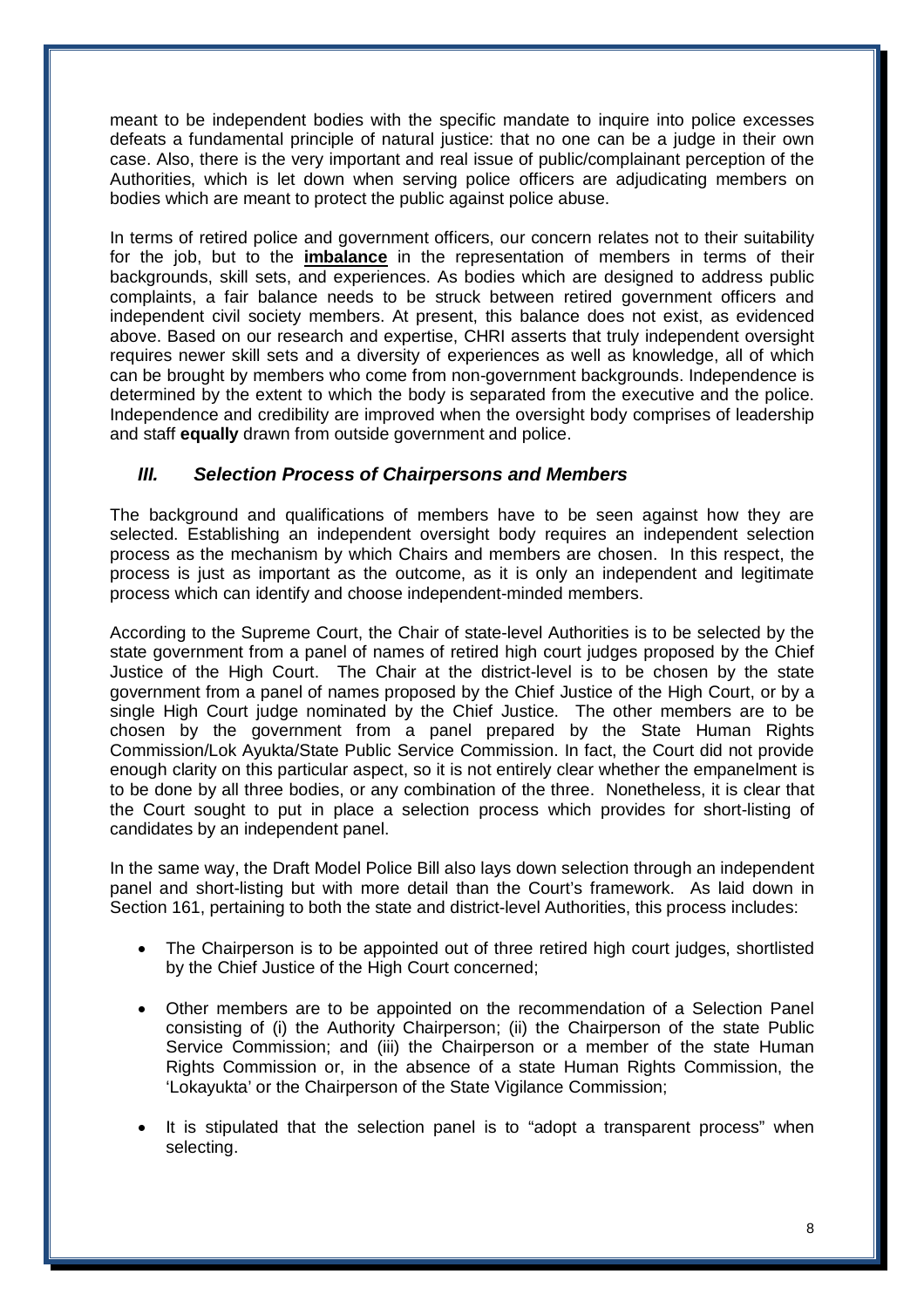### *Main Findings*

Of the Police Acts enacted post 2006, only the **Sikkim Police Act, 2008** has adopted an independent selection panel for the selection of all members of its Police Complaints Authority. In other states, with this omission in legislation and government orders, members to Police Complaints Authorities are appointed at the sole discretion of the state government.

#### **A Selection Panel Sans Independence!**

The Meghalaya Police Act, 2010 ostensibly includes a selection panel to select members onto its Police Accountability Commission, but the panel is made up of the Home Minister, Chief Secretary, Home Secretary, and Director General of Police (Section 74(2), Meghalaya Police Act 2010). Made up of the political, bureaucratic and police leadership, this can hardly be called an independent panel, particularly with the state police chief having a say in the membership of the oversight body to keep his officers accountable. This is precisely how legislation erodes the independence of institutions.

The idea of having an independent Selection Committee is to assure a semblance of balance and to safeguard against political appointments. Some state Police Acts have "innovated" in terms of selection processes, but in all cases, the Court's directive and the Draft Model Police Bill framework have been diluted:

- The Kerala Police Act, 2011 requires the state Human Rights Commission Chair and the state Lokayukta to shortlist candidates, but only for one position each. $9$  This pertains only to the state-level Authority in Kerala.
- The Himachal Pradesh Police Act, 2007 requires that the state government *consult* the state Lokayukta in selecting the non-official members of the district-level Authorities, but there is no independent selection panel. As mentioned above, the Act also stipulates that the Lokayukta is to act as the state Police Complaints Authority.

Similarly, the Karnataka Police (Amendment) Act, 2012 has adopted a selection panel for the selection **only** of the civil society members on the Authorities. It is perplexing as to why the selection of a civil society member requires more scrutiny than the selection of other (largely government) members. The rigour and effort to maintain independence through a separate selection panel should be extended to the selection of all members.

A major omission in the Draft Model Police Bill and the Court's judgement, which then extends to all new Police Acts is the fact that there is no requirement for positions to be advertised or selections to be carried out in an open and transparent manner. Though civil society members have been appointed on some Authorities these are either political appointees with almost no credible record or expertise in the area. Further there is no opportunity afforded to any citizen to submit objections or comments on the candidates considered for appointment. This has resulted in ad hoc and arbitrary appointments.

## *IV. Appointment of Independent Investigators*

A key mechanism for truly independent and effective inquiries by Complaints Authorities would be a dedicated team of independent investigators, recruited by the Authorities

j  $9$  See Section 110(2), Kerala Police Act 2011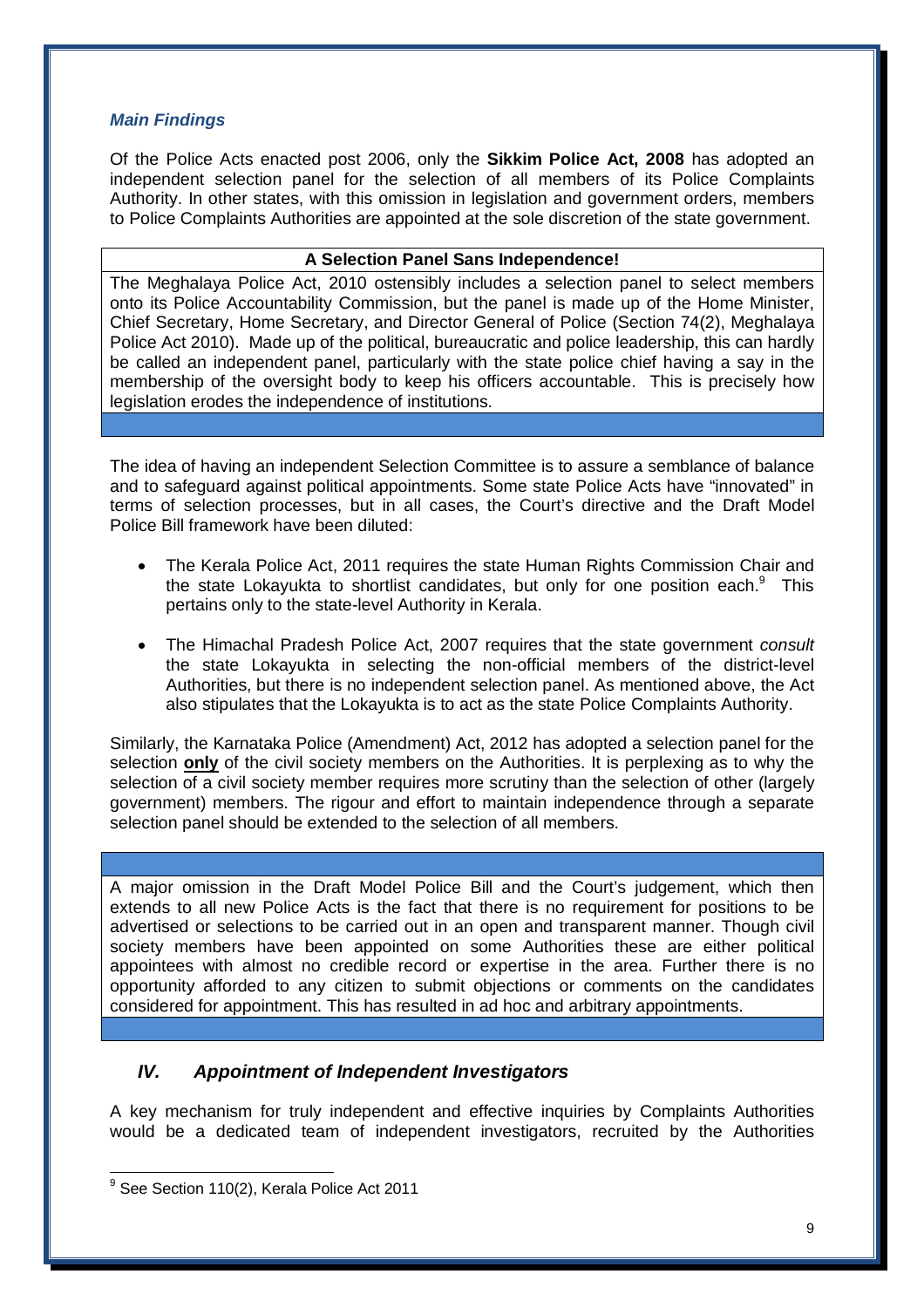themselves, to take the lead on the investigative aspects of the inquiries conducted by the Authorities. Recognising this, the Court emphasised that "*the Authority may also need the services of regular staff to conduct field inquiries. For this purpose, they may utilize the services of retired investigators from the CID, Intelligence, Vigilance or any other organization".* The Draft Model Police Bill does not refer specifically to independent investigators, but it includes a provision to the effect which states "*members of the Commission shall be assisted by adequate staff with requisite skills, for efficient discharge of their functions of the Commission".* While it is clear that the need for independent investigators can be inferred from this provision, it would have been more instructive for the Model Bill to include a specific reference to the need to recruit independent investigators to assist the Authority, with some guidance on the necessary skills, qualifications, and extent of seniority required. Nevertheless, the Court's directions are crystal clear on the necessity of independent investigators.

#### *Main Findings*

- Only a handful of Police Acts include the wording on "adequate staff with requisite skills" which can be inferred to include the appointment of independent investigators – these are Assam, Haryana, Sikkim, Meghalaya and Tripura;
- The government order which governs the Goa State Police Complaints Authority reproduces the Court's instruction as it states "The State Level Police Complaints Authority may utilise the services of retired investigators from the CID, Intelligence, Vigilance or any other organisation for conducting field inquiries";<sup>10</sup>

The Haryana Police Act, 2007 is the only new police legislation which makes explicit reference to the need for staff with investigative skills in its provision which states, "The Authority shall be assisted by adequate number of officers well versed with the law, finances, *in investigative techniques*, and the requisite supporting staff with terms and conditions and allowances as may be prescribed for the efficient discharge of its functions".

- Of the functional Authorities, Assam is the only state that has appointed independent investigators to carry out its investigations. The investigation team is headed by a retired Deputy Inspector General of Police and assisted by two retired Deputy Superintendents of Police;
- In spite of the contents of the Goa government order, the State Police Complaints Authority has been unable to recruit any independent investigators to date due to lack of release of funds by the government;
- The Police Accountability Commission of Tripura has been trying to constitute a team of investigators since 2008, but has faced continual resistance from the police department. In February 2012, two Sub-Inspectors from police headquarters have been brought on as investigators. But their mode of appointment does not give the Commission full supervision over the two investigators. In fact, their supervision mainly rests with police headquarters.<sup>11</sup>

 $\overline{1}$  $^{10}$  Government Order (3 April 2007), Department of Home, Order no. 2/51/2006-HD(G)

<sup>&</sup>lt;sup>11</sup> Annual Report 2011, Tripura Police Accountability Commission, page 5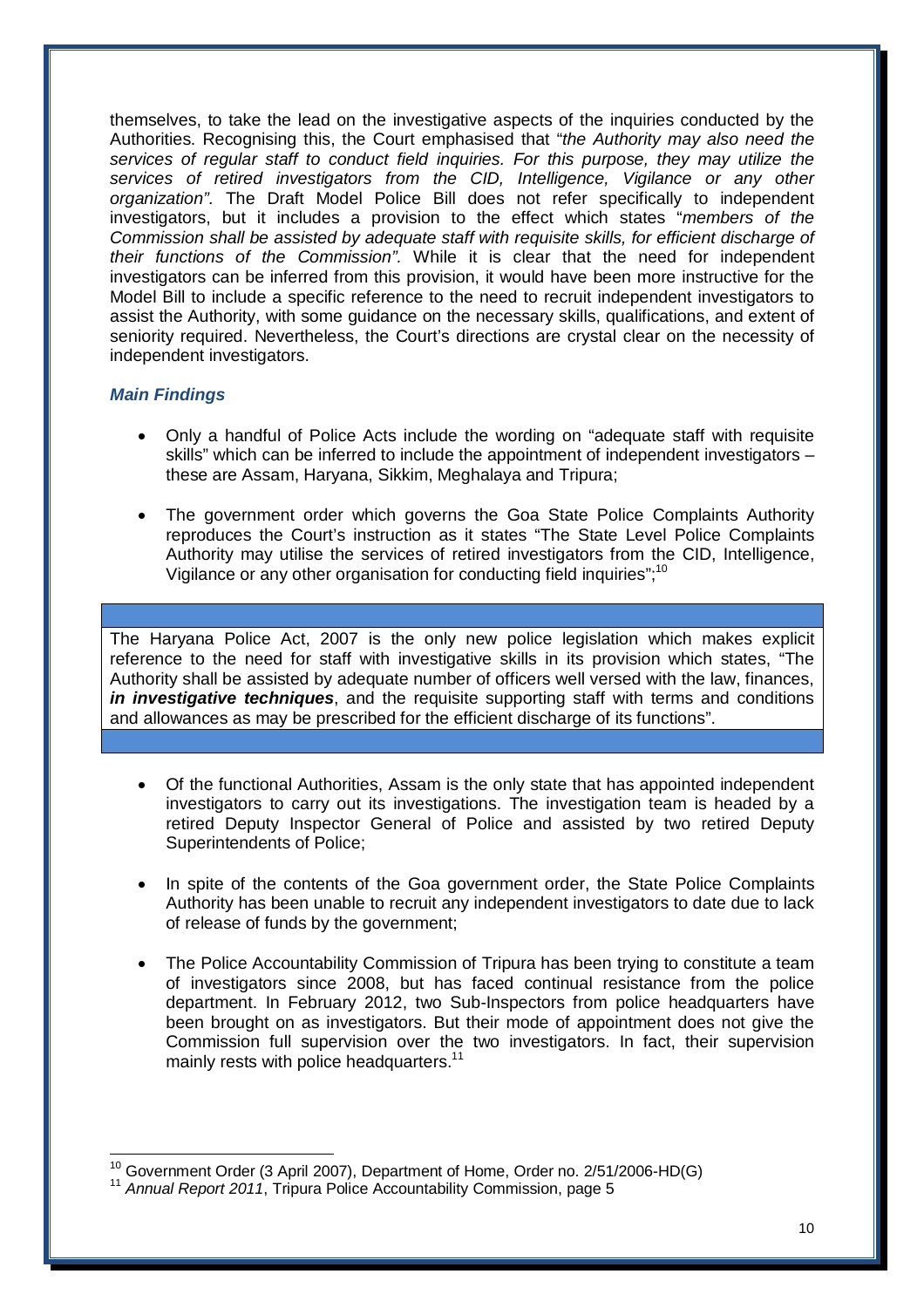# *V. Time frame for Inquiries*

There is no legislative model which provides guidance on setting a time limit for inquiries. There is no time frame set for the conduct of inquiries by Police Complaints Authorities in any state or union territory.

Most Authorities since their establishment are faced with a mounting pendency of cases. This is gradually resulting in complainants losing faith in the ability of Authorities to do justice. It is important that Complaint Authorities set timelines within which cases will be decided. This will help address perceptions and concerns related to promptness and efficiency. There is no time-limit set for the inquiries of Police Complaints Authorities in any new Police Act. This is a crucial requirement for inclusion in Rules of procedure. Complaints Authorities are already mired in tremendous delay, taking a year or more in some States to complete their inquiries. This kind of delay is unwarranted for the limited scope of Authority inquiries.

# *VI. Binding Powers*

Both the Court's judgement and the Model Police Bill emphatically stated that the recommendations of Police Complaints Authorities are to be **binding**. For oversight bodies such as Complaints Authorities, in addition to the need for extensive inquiry powers, the power to order binding recommendations is absolutely necessary for their effectiveness and empowerment. It must be remembered that Complaints Authorities are not courts; their jurisdiction does not extend to definitive pronouncements of innocence or guilt. They are bodies which carry out inquiries which can only provide prima facie grounds of whether enough evidence of misconduct exists to proceed further. But giving them the power of binding recommendations can ensure that those further processes are activated, with some evidence already gathered, properly assessed and on record. Without binding powers, the substance and findings of Authority inquiries can simply be ignored. The necessity for legislative frameworks establishing Complaints Authorities to state that Authority recommendations are binding is crucial.

## *Main Findings*

- Only **four** Police Acts those of Assam, Himachal Pradesh, Kerala and Meghalaya specify that the recommendations of Police Complaints Authorities are binding;
- The government order setting up the Chandigarh Authority states that *the recommendations of the Authority shall ordinarily be binding except for reasons to be recorded in writing;*
- In cases directly inquired into by the Authority the Haryana Police Act, 2008 requires the Authority to communicate its findings to the state government.<sup>12</sup> The government is to consider the findings recommendations and take appropriate action.<sup>13</sup>

# *VII. Rules of Procedure*

While the Supreme Court ruling is silent on the need for framing elaborate Rules of Procedure for the functioning of the Authorities, the Draft Model Police Bill goes on to state that *the Commission shall devise its own rules for the conduct of its business*. 14

 $\overline{1}$  $12$  Section 67(1), Haryana Police Act, 2008

 $13$  Section 67(2), Harvana Police Act, 2008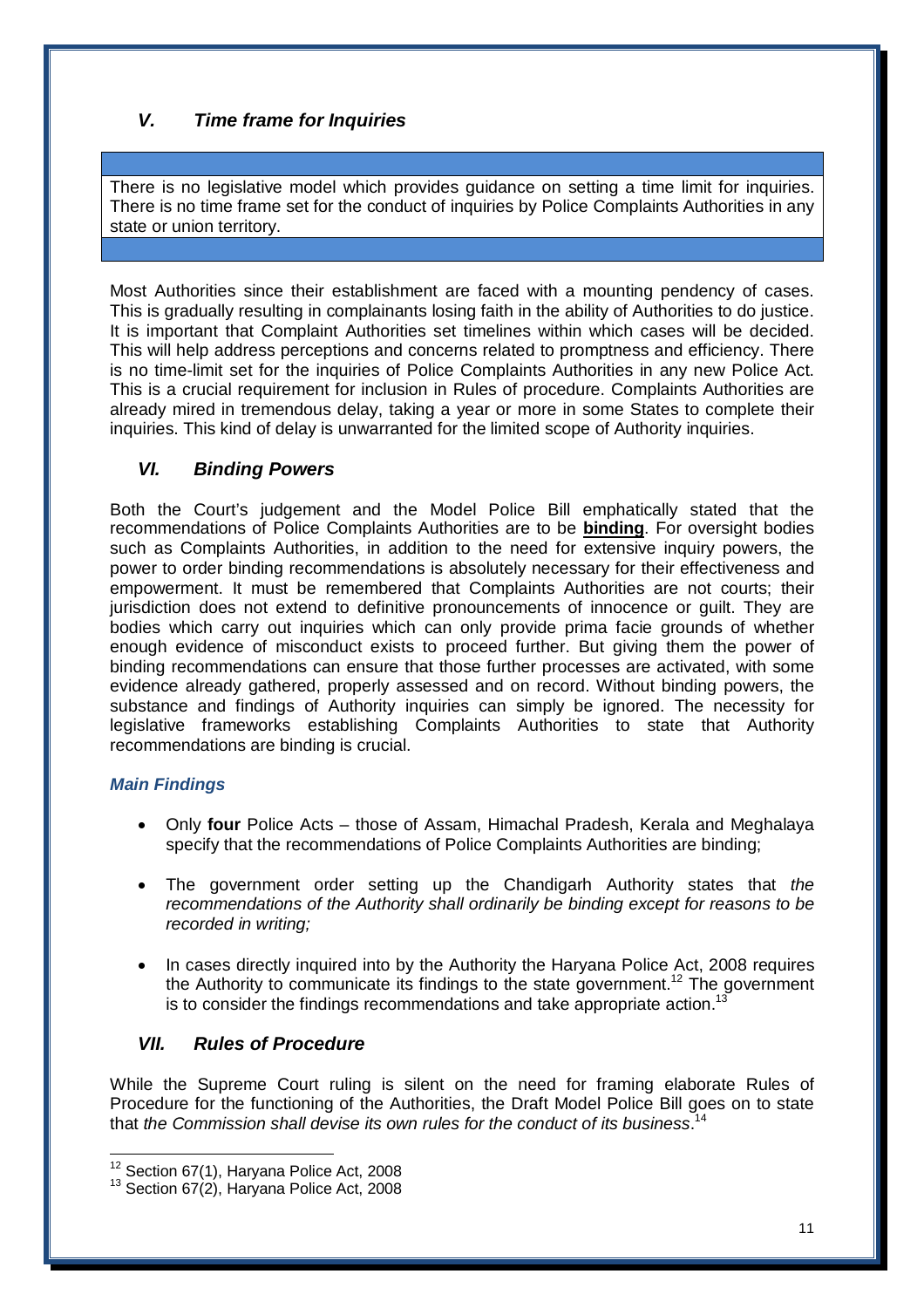At present, there is not a single Police Complaints Authority in India which functions on the basis of **officially** notified Rules of Procedure. Most state governments have reserved the power to frame Rules for the Authorities.

## *Main Findings*

- In six states Assam, Haryana, Meghalaya, Sikkim, Tripura and Uttarakhand the Police Acts vest the power to frame Rules with the Authorities themselves.
- All Authorities set up under government orders or notifications are silent on the need for framing Rules.
- Three of the operational Police Complaints Authorities Uttarakhand, Goa and Tripura have drafted a set of Rules of Procedure. The state governments in all three states are still to notify these draft Rules.

Any legislation only becomes truly operational when rules are notified. Thus in practical terms, this means the Authorities have been functioning for several years without the guidance and standard process that Rules provide. The absence of Rules is leading to numerous difficulties, constraining the efficiency and service delivery of the Authority. There is a vital need for strong, clear procedures which not only ensure that the Authorities are efficient and responsive, but also that the Authorities can maximize the use of their powers. The absence of Rules is leading to delay in the Authority's inquiries and an inability to effectively respond to police non-cooperation. Well thought out Rules of procedure coupled with the will to enforce a stringent process will address many of these problems. Most importantly, this will strengthen and institutionalize the Authorities' role in police accountability.

## *VIII. Annual Reports of the Authorities*

By virtue of being a public institution, Complaints Authorities are also accountable for their actions. One of the ways in which this accountability is ensured is by requiring the submission of Annual Reports. The Court judgement did not refer to the need for annual reporting, but this is perhaps too much of a detail for a Supreme Court judgement. The Draft Model Police Bill contains a detailed provision on annual reporting by Police Complaints Authorities, at both state and district levels. The provision states:

"The Commission shall prepare an annual report at the end of each calendar year, inter *alia*, containing:

(a) the number and type of cases of "serious misconduct" inquired into by it;

(b) the number and type of cases of "misconduct" referred to it by the complainants upon being dissatisfied by the departmental inquiry into his complaint;

(c) the number and type of cases including those referred to in (b) above in which advice or direction was issued by it to the police for further action;

(d) the number of complaints received by the District Accountability Authorities, and the manner in which they were dealt with;

(e) the identifiable patterns of misconduct on the part of police personnel in the state;

(f) recommendations on measures to enhance police accountability.

Importantly, the Draft Model Police Bill provision concludes by stating "the annual report of the Commission shall be laid before the State Legislature in the budget session and shall be a public document, made easily accessible to the public". Essentially, Police Complaints Authorities have to submit annual reports to state governments for tabling in the State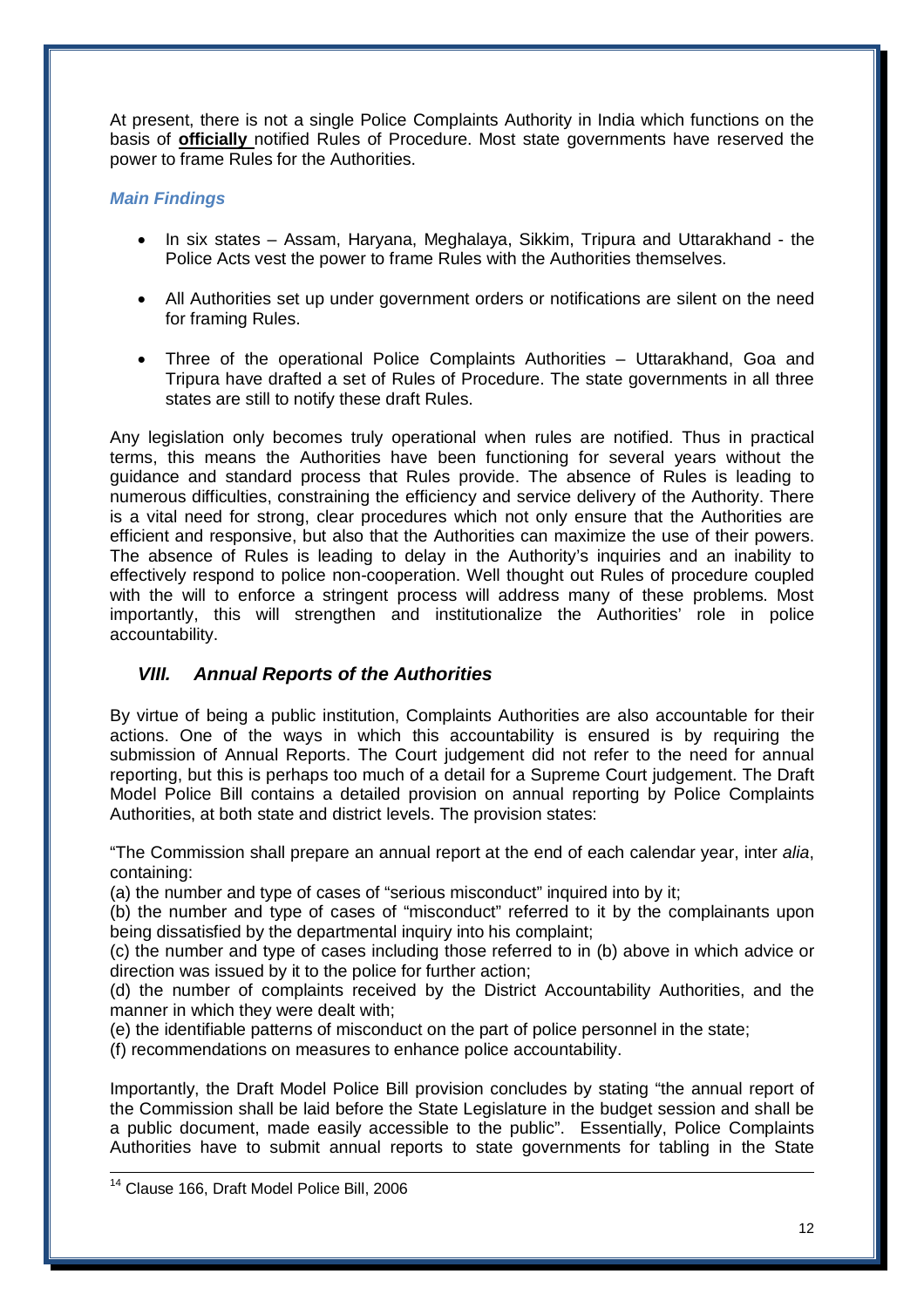Assembly. It is then up to legislators to take the opportunity to actively discuss the issues and concerns brought out in the annual reports, with a view to strengthening Authorities' police oversight role. The entire exercise of reporting by Authorities will be a waste of time and resources if annual reports are not carefully read and vigorously discussed in state Assemblies.

## *Main Findings*

- Seven state Police Acts Assam, Bihar, Karnataka, Meghalaya, Sikkim, Tripura and Uttarakhand - include the obligation for Police Complaints Authorities to produce an annual report. The rest exclude this obligation altogether:
- Of the functional Authorities, only the Police Complaints Authorities of Assam and Tripura have drafted annual reports. The Assam has most regularly reported since its inception, producing annual reports for 2008, 2009, and 2010. The Tripura Police Accountability Commission has drafted an annual report for 2011 and the Chandigarh Authority has drafted a brief report for 2011-12;
- The report of the Tripura Commission is available on its website. None of the other reports have been made publicly accessible;
- None of these reports have been tabled in the state legislature, including all of the Assam Commission's reports from 2008;
- None of these reports also provide any information on the work plan or goals that would be useful to evaluate its vision and performance.

### **Absence of Financial Reporting**

Though both the Assam and Tripura Commissions have submitted annual reports, they fail to include the nature of the spending and allocation of funds. Ideally, annual reports must provide an account of the expenditure by the Commission in the financial year. It should also have a financial statement, such as the balance sheet, costs and expenses, as well as additional details of the expenditure. If included within Annual Reports, such information will help identify the priorities of the Commission, and offer suggestions on what areas require greater financial allocation.

## *IX. Budgets of the Authorities*

Police Complaints Authorities require adequate and independent funding to function to their best capacity. In fact, there are a handful of good legislative provisions in some state Police Acts that give some degree of independence for funding, though these are the exception rather than the rule. For example:

- Tripura Police Act, 2007 (Section 77): "The State government shall ensure that adequate funds are provided to the Commission for the effective performance of their functions by way of separate component in appropriate major head of the State budget, as the State Government may decide";
- Uttarakhand Police Act, 2007 (Section 76): "For the efficient performance of duties, a separate component in appropriate major head of the State Budget, as the state government may determine shall be provided";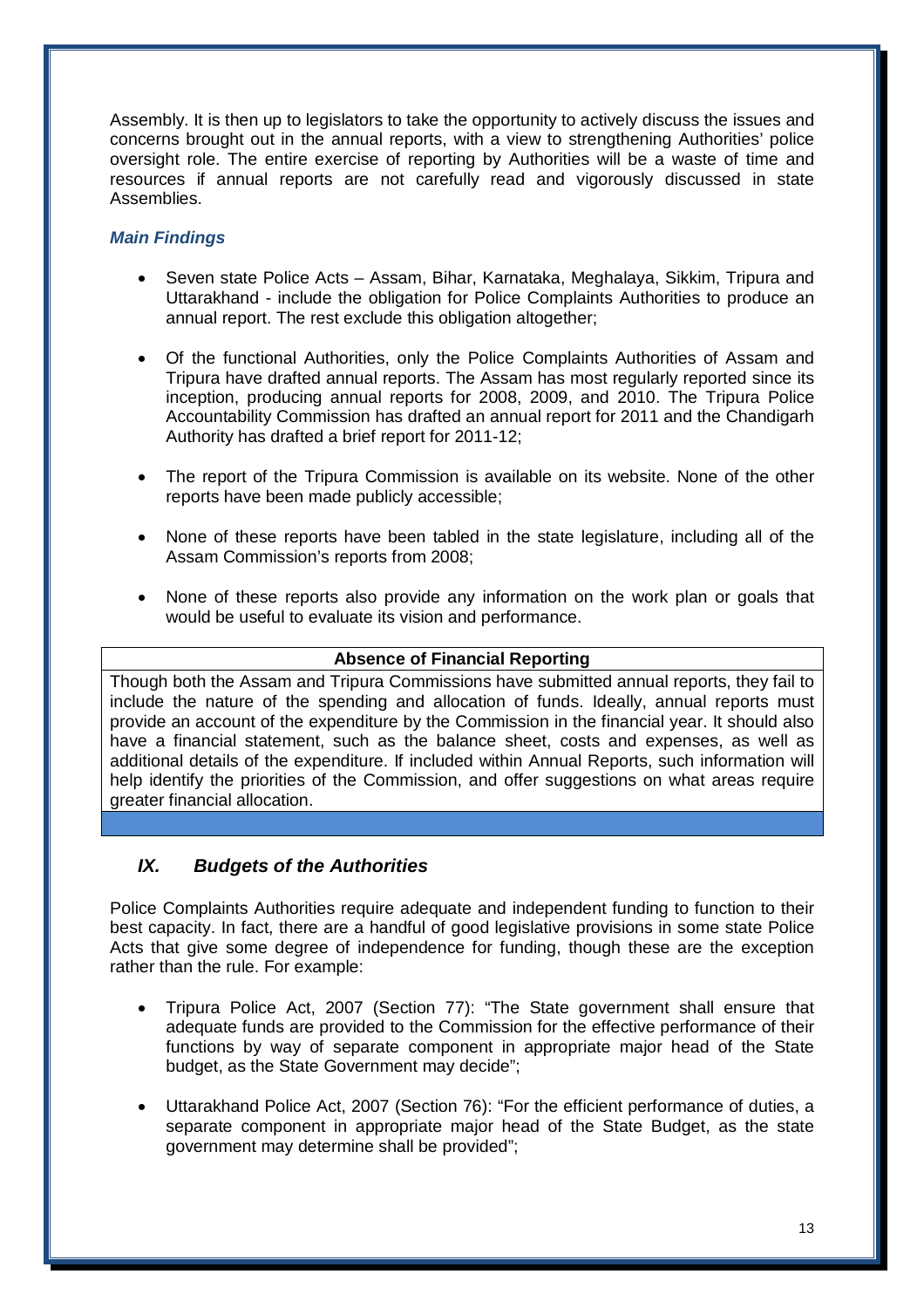- Meghalaya Police Act, 2010 (Section 92): "The State Government shall ensure that required funds are provided to the State Security Commission, Police Accountability Commission for effective performance of their functions and that the police shall not be required to provide them with any material or human resources for their smooth functioning";
- Himachal Pradesh Police Act, 2007 (Section 103): "The State Government shall ensure that adequate funds are provided to the State Police Complaints Authority and the District Police Complaints Authorities for the effective performance of their functions. The Police shall not provide any material or human resources to the State or the District Police Complaints Authorities other than in accordance with the general or specific directions of the State Government."

These provisions are designed to ensure that the Authorities are not starved of resources. Notably, they call for separate budgets for the Authorities and most specify that the Authorities are not to be reliant on the police for funds. The shortcomings of these provisions are that they do not clearly state under which specific budget head the Authorities' funding will originate. Nor do they impose an obligation on the Authorities to report on their spending to the state legislature.

At present, the budgets of Complaints Authorities are administered through the state Home Department. Authorities themselves do not have a role in suggesting an appropriate budget estimate for themselves. This not only clips their independence<sup>15</sup>, but also prevents Complaints Authorities from prioritizing for extra necessary measures which will have financial implications, such as producing public education material or taking proactive measures to publicise their mandates through a dedicated website. Without adequate financial independence, the institutions will not be able to realize their mandate. Subjecting them to the financial control of the government seriously compromises its independence. Institutions may be unwilling to challenge the government for fear of finances being cut off. Authorities need to be given the power to prepare their budget estimate on their own, with parallel responsibilities of accounting for funds spent.

# *X. Training of Members of the Authorities*

The Court's judgement did not include any training requirement for members and staff of the Authorities. On the other hand, the Draft Model Police Bill contains a provision on training, which truly is an essential component of a legal framework on police complaints bodies. The provision states it is the "duty" of the state-level Authority to ensure that all members and staff of both the state and district-level Authorities are "regularly trained" about:

"a) technical and legal issues related to departmental inquiries;

b) specific forms of human rights violation; and

c) appropriate handling of victims of police abuse".

This is a unique provision which unfortunately either absently mindedly or deliberately has been excluded from all the state level Acts passed till date.

 $\overline{a}$ <sup>15</sup> For instance, most of the clerical, secretarial and administrative staff of the operational Authorities is on deputation from different departments and ministries of the state government, or police headquarters. Due to both administrative and funding arrangements, there is little direct recruitment of staff by Complaints Authorities. Authorities need the the autonomy to appoint their own staff as per their needs and requirements. They should be able to advertise for staff. They should not have to depend on the government to provide them with resources. It is not desirable to have staff members deputed from government departments as they may not have the requisite knowledge and expertise to deal with issues at hand. In turn they may also bring certain bureaucratic baggage with them which might hinder the accessibility of the Authorities.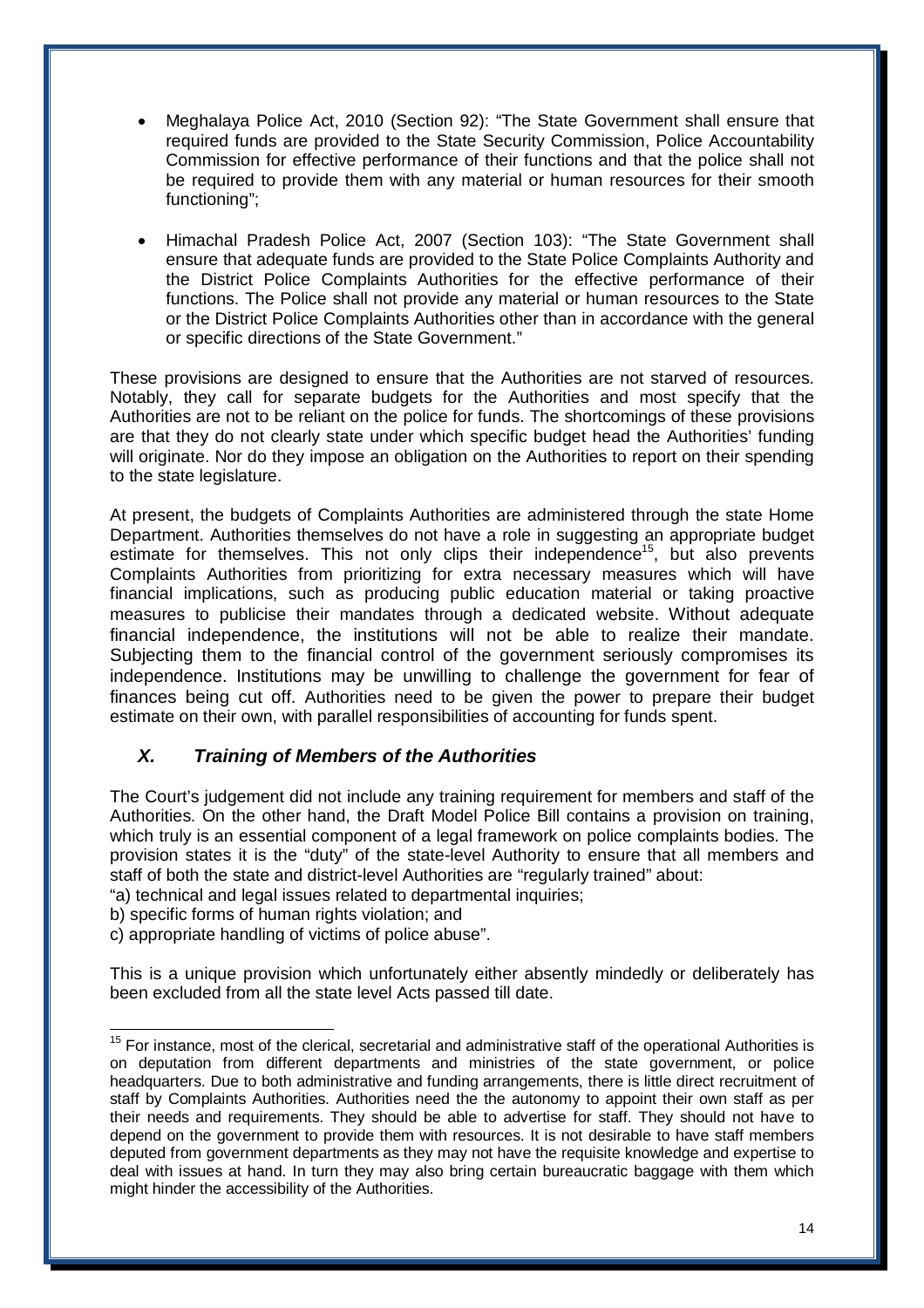#### *Main Findings*

 Of the 14 new Police Acts, only **three** state Police Acts, namely Karnataka, Meghalaya and Tripura, include a provision on training. This omission in the legislation across the country points to the lack of priority accorded to training of Police Complaints Authorities by policy makers and legislators.

If Complaints Authorities themselves recognised the importance of training, the omission in legislation would not prevent any Authority from ensuring that training is designed and delivered to members and staff. **At present, there are no training programmes or modules used by any Police Complaints Authority in India. In effect, there is no training at induction and definitely no "regular" training given to any members or staff of Police Complaints Authorities.** In addition to the necessary legal and policy knowledge required for this job, there is also a need to ensure Authority members and staff have the softer skills needed to make the inquiry process easier for complainants, including explaining procedures and answering questions as they come up. As a complaints body develops, training may be required in awareness raising, bringing out public education material, or a whole new host of skills and activities.

## *XI. Outreach Efforts of the Authorities*

Neither the Court nor provisions of the Draft Model Police Bill provide any guidance on public outreach measures that can be initiated by Police Complaints Authorities. There is no provision on promoting public outreach in any Police Act. While this is a significant omission in legislation in terms of the design of the Authorities, the lack of a legislative provision does not prevent Authorities from taking their own initiatives to promote public awareness of their Authority, its mandate, functions, and powers. Slowly, some proactive Chairs have taken definitive steps toward public outreach.<sup>16</sup> It is our hope that more Police Complaints Authorities will initiate public outreach activities.

#### *Main Findings*

- The Police Accountability Commission in Tripura has taken several steps to increase general awareness of its functioning and mandate. It has created legal literacy pamphlets in Bengali and distributed these through various channels. Since the current Chair took over in 2011, the Commission has held four district level seminars, which police officers, civil society organisations, elected representatives and the media attended. The objective of these seminars was primarily information sharing and publicising the Commission's mandate;
- The Chair of the Haryana Police Complaints Authority launched the Authority's website in early 2012 and he ensured that the launch was widely covered in the local press. This generated numerous articles in the media, on the Authority. The Chair has also taken the initiative to visit seven districts of Haryana in an effort to strengthen public awareness, by posting information boards in key district-level government offices and holding small public meetings.

 $\overline{1}$ <sup>16</sup> The Chair of the Uttarakhand Police Complaints Authority has come up with good ideas to carry out the outreach and publicity efforts of the Authority in partnership with the State Legal Services Authority (SLSA), mainly involving the publication of pamphlets on the Authority. While these efforts have still to be implemented, the Authority's proposals have been accepted by the SLSA. These kinds of collaborations can provide funding and institutional support for Police Complaints Authorities to help them further public outreach.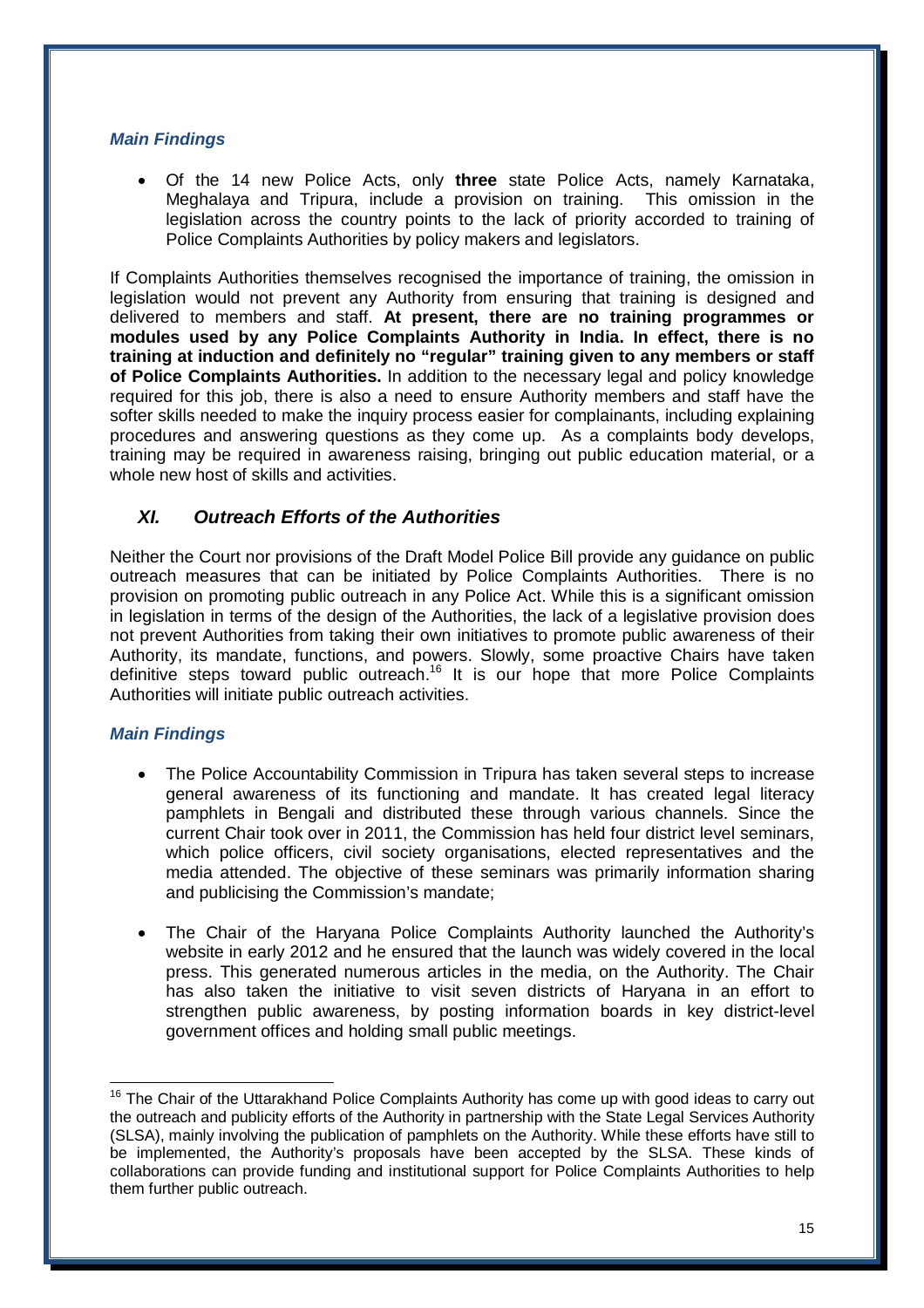# *XII. Availability of Dedicated Websites*

This provision reiterates what is already a legal obligation for all public authorities. Like all public authorities, Complaints Authorities have a statutory obligation under the Right to Information (RTI) Act 2005 to proactively disclose a wide range of information on their own, even if no one has specifically requested it. Section 4(1)(b) of the RTI Act requires all public authorities to routinely publish 17 categories of information, which should be regularly updated.<sup>17</sup> The Act provides the modalities of what information is to be disclosed. Section 4(1)(b) of the Act requires all public authorities to disseminate basic information about their organisations, structure, working, finances and norms proactively. Section 4(1)(c) requires all public authorities to disclose all facts while announcing important decisions. Section 4(1)(d) requires every public authority to proactively disclose reasons behind its administrative and quasi-judicial decisions to the persons affected by such decisions. Dissemination of information through **internet websites** is one of the measures stipulated in Section 4(4) of the RTI Act.

## *Main Findings*

 $\overline{1}$ 

As public authorities, Police Complaints Authorities have to abide by their responsibilities under the RTI Act which includes creating a dedicated website. However the compliance with this provision is disappointing.

- Of the nine operational Authorities, the Haryana Police Complaints Authority (http://spcahry.nic.in/english/index.html) and the Tripura Police Accountability Commission (www.tpac.nic.in) have created a dedicated website. The Haryana website is available in English and Hindi, whilst the Tripura website is available in English;
- The Chandigarh Police Complaints Authority has a webpage (http://chandigarh.gov.in/dept\_pca.htm**)** within the website of the Chandigarh administration. This is available only in English;
- While both the Haryana Authority's site and the Chandigarh Authority's page provides basic information in terms of mandate, powers, and disposal of complaints, neither has the option of a search function for the final orders of Authorities, and neither provides links to any reports published by the Authorities.

# *XIII. Fulfilment of Proactive Disclosure Obligations*

The RTI Act requires all public authorities to publish *suo moto*, or proactively, a wide range of information on their own, even if no one has specifically requested it. This is a key provision because it recognises that some information is so useful and important to the public that it should be given out regularly, without anyone specifically requesting it. More broadly, it recognises that transparency is generally in the public interest and that public authorities should therefore strive to make as much information public as possible.

As public authorities under the RTI Act, Police Complaints Authorities have an obligation to volunteer a deal of information about the structure, working, finances and activities to the public, without waiting for formal requests for such information. Within 120 days of their

 $17$  The information to be published falls under the following general areas: 1) structure of the organisation – functions and duties, powers and duties of its officers, a directory of its employees, monthly remuneration received by each employee, 2) process of functioning – the procedures followed in decision-making, norms, rules and regulations, categories of documents held by the public authority, 3) financial details and schemes relating to the organization, 4) details of consultative arrangements, and 5) details related to accessing information.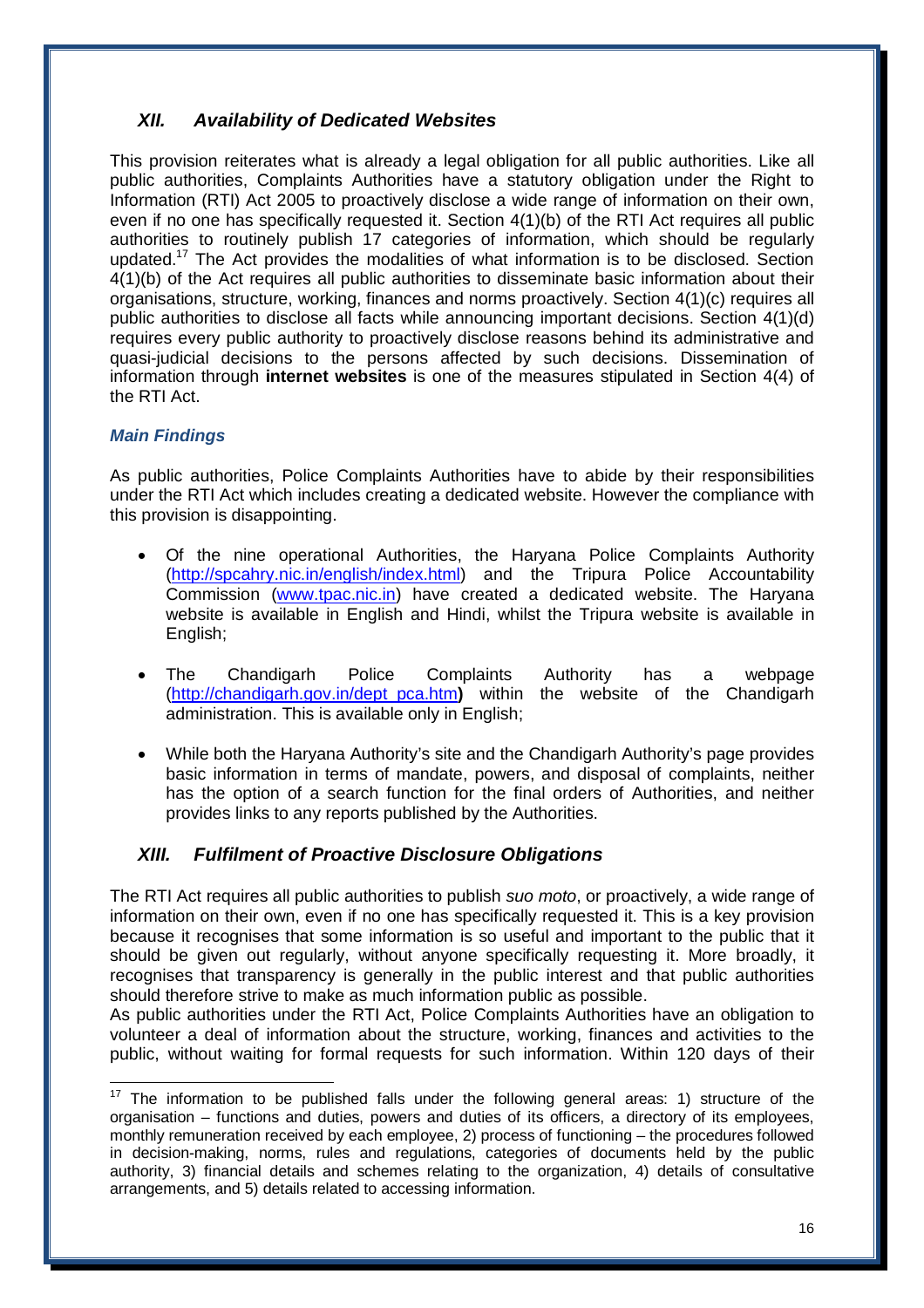establishment, the Authorities have a duty to prepare the following categories of information and disseminate them for the use of the general public:

- How the Authorities/Commissions are organised, their functions, the powers and duties of their officers and employees, procedures followed in decision making processes, channels of supervision and accountability, norms, rules regulations, instructions and manuals used by them in the discharge of their functions:
- A statement of the categories of records and documents held by the Authorities/Commissions in hard copy and electronic form;
- A list of boards, committees, councils constituted for the purpose of public consultation or advice and also indicating whether minutes of their meetings will be available to the public;
- Directory of officers and employees including salary packages and benefits they receive;
- Details of budget and expenditure of the Authorities/Commissions including reports on disbursement of funds;
- Name and designation of the Public Information Officer (PIO).

Complaints Authorities are required to update this information at regular intervals and in any case at least once a year. These categories of information must be disseminated in the local language of the area and through a variety of methods of dissemination such as internet websites, notice boards, newspaper advertisements, public announcements and media broadcasts.

#### *Main Findings*

- Of the operational Authorities, only the Haryana Authority has prepared its proactive disclosure information and placed it on its website. This is not however the most detailed of disclosures provided and could be improved upon;
- The Tripura Authority has been diligent in appointing the PIO, an assistant PIO as well as the appellate Authority. However it is still to prepare it proactive disclosure material;

In a letter received from the Goa Police Complaints Authority<sup>18</sup>, the Chair has expressed the inability of the Authority to fulfil its proactive disclosure obligations. According to him the Authority is struggling to function with a "skeleton staff" appointed either on contract basis/deputation. The government has paid no heed to the Chair's requests for additional staff or investigators. According to him, the government is still to appoint a PIO for the Authority. In the absence of a PIO, the Secretary of the Complaints Authority discharges the duties of PIO and requests for information sought by the public are processed as per provisions of the RTI Act and the State Rules. In his letter, Justice Da'Silva states *"it will be a difficult task for this presently beleaguered Authority to convince the Government to set up a cell on proactive and voluntary disclosure of information as suggested by you which perhaps may be done with the concurrence of the Government after regular staff is appointed".*

j  $18$  Letter to CHRI from Justice Eurico Da Silva, dated  $9<sup>th</sup>$  October 2012